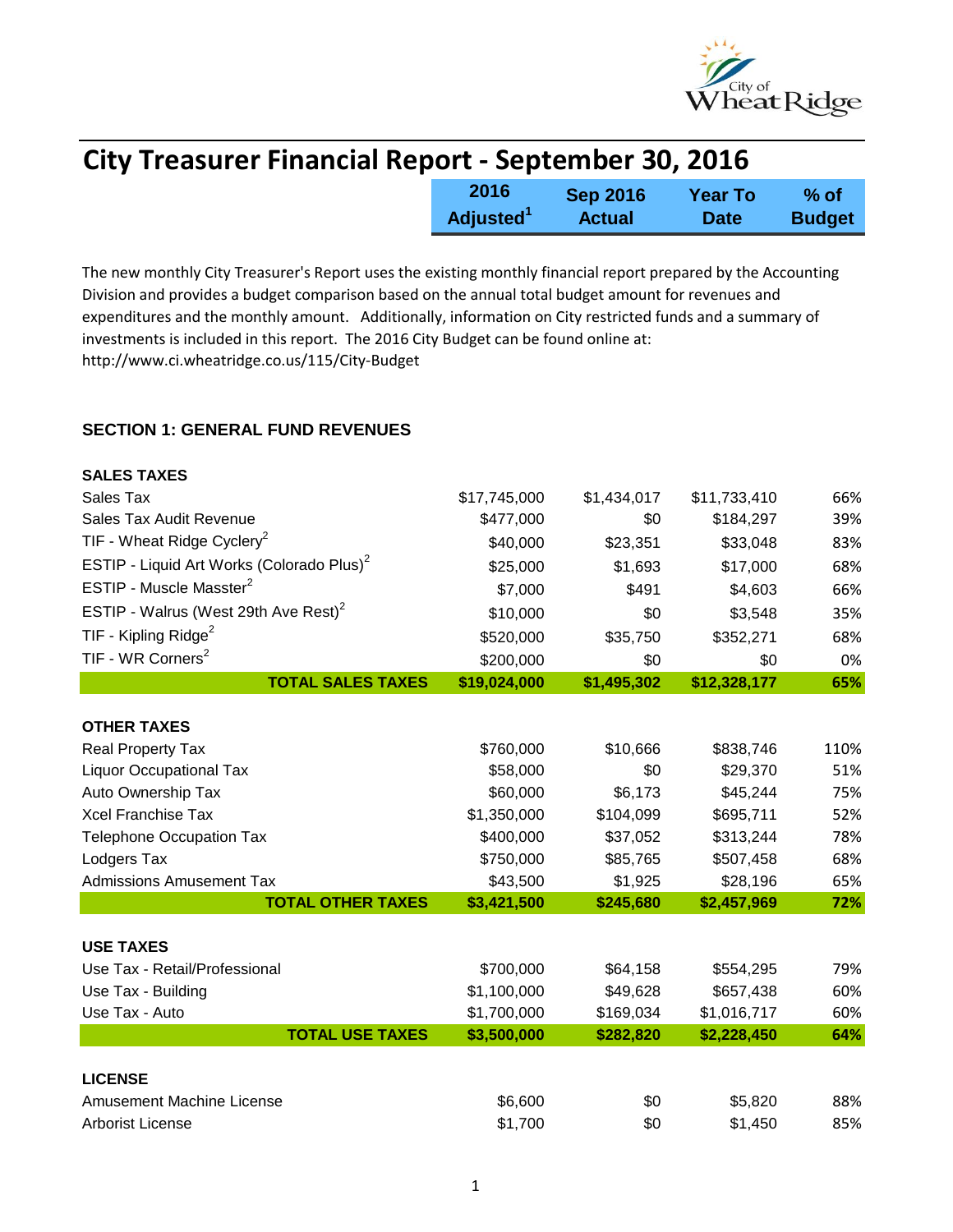

| <b>City Treasurer Financial Report - September 30, 2016</b> |                       |                 |                   |               |  |
|-------------------------------------------------------------|-----------------------|-----------------|-------------------|---------------|--|
|                                                             | 2016                  | <b>Sep 2016</b> | <b>Year To</b>    | $%$ of        |  |
|                                                             | Adjusted <sup>1</sup> | <b>Actual</b>   | <b>Date</b>       | <b>Budget</b> |  |
| <b>Contractors License</b>                                  | \$125,000             | \$10,825        | \$104,550         | 84%           |  |
| Liquor License Fee                                          | \$18,000              | \$1,825         | \$10,867          | 60%           |  |
| <b>Building Permits</b>                                     | \$800,000             | \$46,057        | \$403,422         | 50%           |  |
| <b>Street Cut Permits</b>                                   | \$160,000             | \$24,602        | \$227,139         | 142%          |  |
| <b>Cable TV Permits</b>                                     | \$365,000             | \$0             | \$193,625         | 53%           |  |
| <b>Elevator Inspection Fees</b>                             | \$28,000              | \$0             | \$28,290          | 101%          |  |
| Pawn Shop License Fees                                      | \$10,000              | \$0             | \$10,000          | 100%          |  |
| <b>Business License Fees</b>                                | \$85,000              | \$1,504         | \$100,377         | 118%          |  |
| <b>TOTAL LICENSE</b>                                        | \$1,599,300           | \$84,813        | \$1,085,540       | 68%           |  |
|                                                             |                       |                 |                   |               |  |
| <b>INTERGOVERNMENTAL</b>                                    |                       |                 |                   |               |  |
| Cigarette Tax                                               | \$84,000              | \$8,019         | \$56,131          | 67%           |  |
| County Road and Bridge                                      | \$280,000             | \$0             | \$275,845         | 99%           |  |
| Arvada Ridge Redevelopment                                  | \$100,000             | \$0             | \$100,000         | 100%          |  |
| <b>Highway Users Tax</b>                                    | \$1,050,000           | \$99,154        | \$608,606         | 58%           |  |
| Motor Vehicle Registration                                  | \$119,000             | \$11,642        | \$81,926          | 69%           |  |
| Wheat Ridge Fire Radio                                      | \$31,500              | \$0             | \$17,725          | 56%           |  |
| E911 Reimbursements                                         | \$59,500              | \$0             | \$39,464          | 66%           |  |
| <b>EPA Brownfields Grant</b>                                | \$79,000              | \$5,253         | \$33,602          | 43%           |  |
| Police - CATPA Auto Theft Grant                             | \$84,500              | \$0             | \$41,542          | 49%           |  |
| Police - Seat Belt Safety Grant                             | \$2,500               | \$0             | \$1,500           | 60%           |  |
| Police - Drug Overtime Grant                                | \$20,000              | \$4,721         | \$15,580          | 78%           |  |
| Police - Bryne Grant                                        | \$11,454              | \$0             | \$11,454          | 100%          |  |
| Police - Child Safety Grant                                 | \$5,000               | \$0             | \$0               | 0%            |  |
| Police - Ballistic Vest Grant                               | \$7,500               | \$0             | \$3,837           | 51%           |  |
| Police - LEAF Grant                                         | \$17,500              | \$0             | \$9,355           | 53%           |  |
| Police - HVIDE                                              | \$11,500              | \$4,077         | \$9,040           | 79%           |  |
| Police - 2016 Post Grant                                    | \$7,500               | \$270           | \$10,476          | 140%          |  |
| <b>TOTAL INTERGOVERNMENTAL</b>                              | \$1,970,454           | \$133,136       | \$1,316,083       | 67%           |  |
|                                                             |                       |                 |                   |               |  |
| <b>SERVICES</b>                                             | \$42,400              |                 |                   | 45%           |  |
| <b>Zoning Applications</b>                                  |                       | \$1,125<br>\$0  | \$18,914<br>\$472 |               |  |
| <b>Planning Reimbursement Fees</b>                          | \$3,000               |                 |                   | 16%           |  |
| <b>Engineering Fees</b>                                     | \$14,000              | \$900           | \$37,507          | 268%          |  |
| Misc. Zoning Fees                                           | \$1,000               | \$213           | \$686             | 69%           |  |
| <b>Plan Review Fees</b>                                     | \$225,000             | \$17,030        | \$165,888         | 74%           |  |
| Pavilion/Park Rental Revenue                                | \$25,500              | \$950           | \$27,122          | 106%          |  |
| <b>Athletics Revenue</b>                                    | \$119,430             | \$12,343        | \$89,028          | 75%           |  |
| <b>Active Adult Center Revenue</b>                          | \$202,600             | \$15,856        | \$131,425         | 65%           |  |
| <b>Parks Historic Facilities</b>                            | \$21,500              | \$5,275         | \$24,625          | 115%          |  |
| Gen. Prog. Revenue                                          | \$166,510             | \$6,519         | \$126,502         | 76%           |  |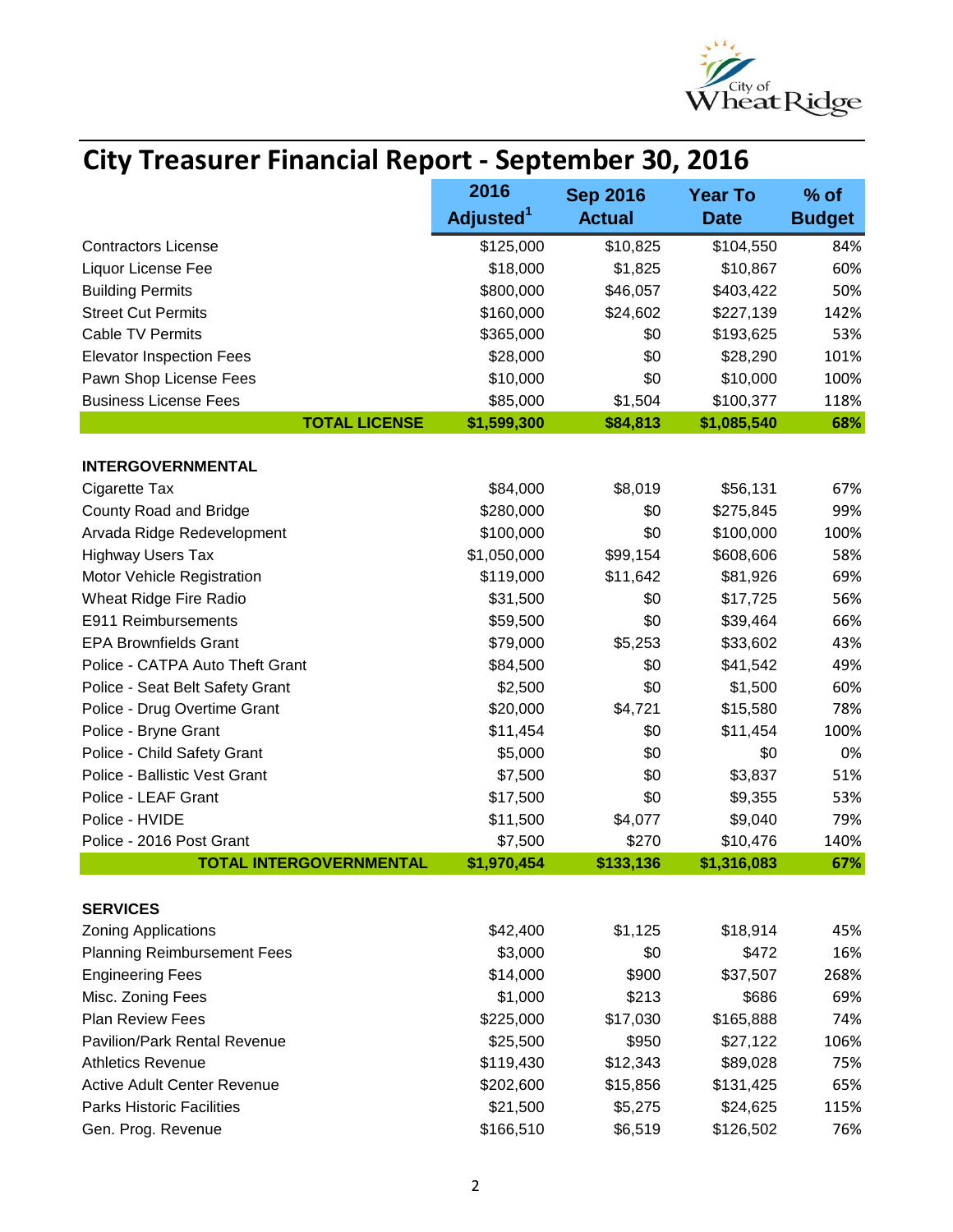

|                                      | <b>City Treasurer Financial Report - September 30, 2016</b> |                 |                |               |  |
|--------------------------------------|-------------------------------------------------------------|-----------------|----------------|---------------|--|
|                                      | 2016                                                        | <b>Sep 2016</b> | <b>Year To</b> | % of          |  |
|                                      | Adjusted <sup>1</sup>                                       | <b>Actual</b>   | <b>Date</b>    | <b>Budget</b> |  |
| Anderson Building Revenue            | \$11,000                                                    | \$420           | \$9,593        | 87%           |  |
| <b>Outdoor Swimming Fees</b>         | \$146,100                                                   | \$1,662         | \$153,553      | 105%          |  |
| Retail Marijuana Fees                | \$130,000                                                   | \$12,355        | \$112,077      | 86%           |  |
| Police Report Fees                   | \$15,000                                                    | \$1,492         | \$10,301       | 69%           |  |
| Pawn Shop Ticket Fees                | \$20,000                                                    | \$4,061         | \$15,944       | 80%           |  |
| Sex Offender Registration            | \$7,000                                                     | \$475           | \$5,485        | 78%           |  |
| <b>Police Drug Destruction Fees</b>  | \$200                                                       | \$20            | \$150          | 75%           |  |
| Police Fees - MISC                   | \$5,000                                                     | \$375           | \$3,538        | 71%           |  |
| <b>Police Duty Reimbursement</b>     | \$53,160                                                    | \$3,660         | \$16,420       | 31%           |  |
| <b>TOTAL SERVICES</b>                | \$1,208,400                                                 | \$84,731        | \$949,230      | 79%           |  |
| <b>FINES &amp; FORFEITURES</b>       |                                                             |                 |                |               |  |
| <b>Municipal Court Fines</b>         | \$110,000                                                   | \$7,251         | \$79,720       | 72%           |  |
| <b>Nuisance Violations Fees</b>      | \$50,000                                                    | \$4,116         | \$29,134       | 58%           |  |
| <b>Handicap Parking Fees</b>         | \$750                                                       | \$0             | \$960          | 128%          |  |
| <b>Traffic</b>                       | \$425,000                                                   | \$44,215        | \$411,265      | 97%           |  |
| General                              | \$60,000                                                    | \$2,655         | \$32,838       | 55%           |  |
| Other                                | \$18,000                                                    | \$515           | \$7,124        | 40%           |  |
| Parking                              | \$7,000                                                     | \$175           | \$2,960        | 42%           |  |
| No Proof of Insurance                | \$15,000                                                    | \$3,099         | \$16,251       | 108%          |  |
| <b>TOTAL FINE &amp; FORFEITURES</b>  | \$685,750                                                   | \$62,026        | \$580,252      | 85%           |  |
| <b>INTEREST</b>                      |                                                             |                 |                |               |  |
| <b>Interest Earnings</b>             | \$50,000                                                    | \$628           | \$25,694       | 51%           |  |
| <b>TOTAL INTEREST</b>                | \$50,000                                                    | \$628           | \$25,694       | 51%           |  |
|                                      |                                                             |                 |                |               |  |
| <b>OTHER</b>                         |                                                             |                 |                |               |  |
| Cable Peg Fees                       | \$38,000                                                    | \$0             | \$20,134       | 53%           |  |
| Miscellaneous Revenue - Zoppe Circus | \$0                                                         | $-$1,532$       | \$0            | n/a           |  |
| Xcel Solar Garden Credits            | \$50,000                                                    | \$6,369         | \$46,998       | 94%           |  |
| Miscellaneous Income                 | \$485,000                                                   | \$47,414        | \$234,975      | 48%           |  |
| <b>TOTAL OTHER</b>                   | \$573,000                                                   | \$52,251        | \$302,107      | 53%           |  |
| <b>Total General Fund</b>            | \$32,032,404                                                | \$2,441,387     | \$21,273,502   | 66%           |  |
| <b>Fund Balance Carryover</b>        | \$8,271,981                                                 | \$0             | \$8,951,966    |               |  |
|                                      |                                                             |                 |                |               |  |
| <b>Total Funds Available</b>         | \$40,304,385                                                | \$2,441,387     | \$30,225,468   |               |  |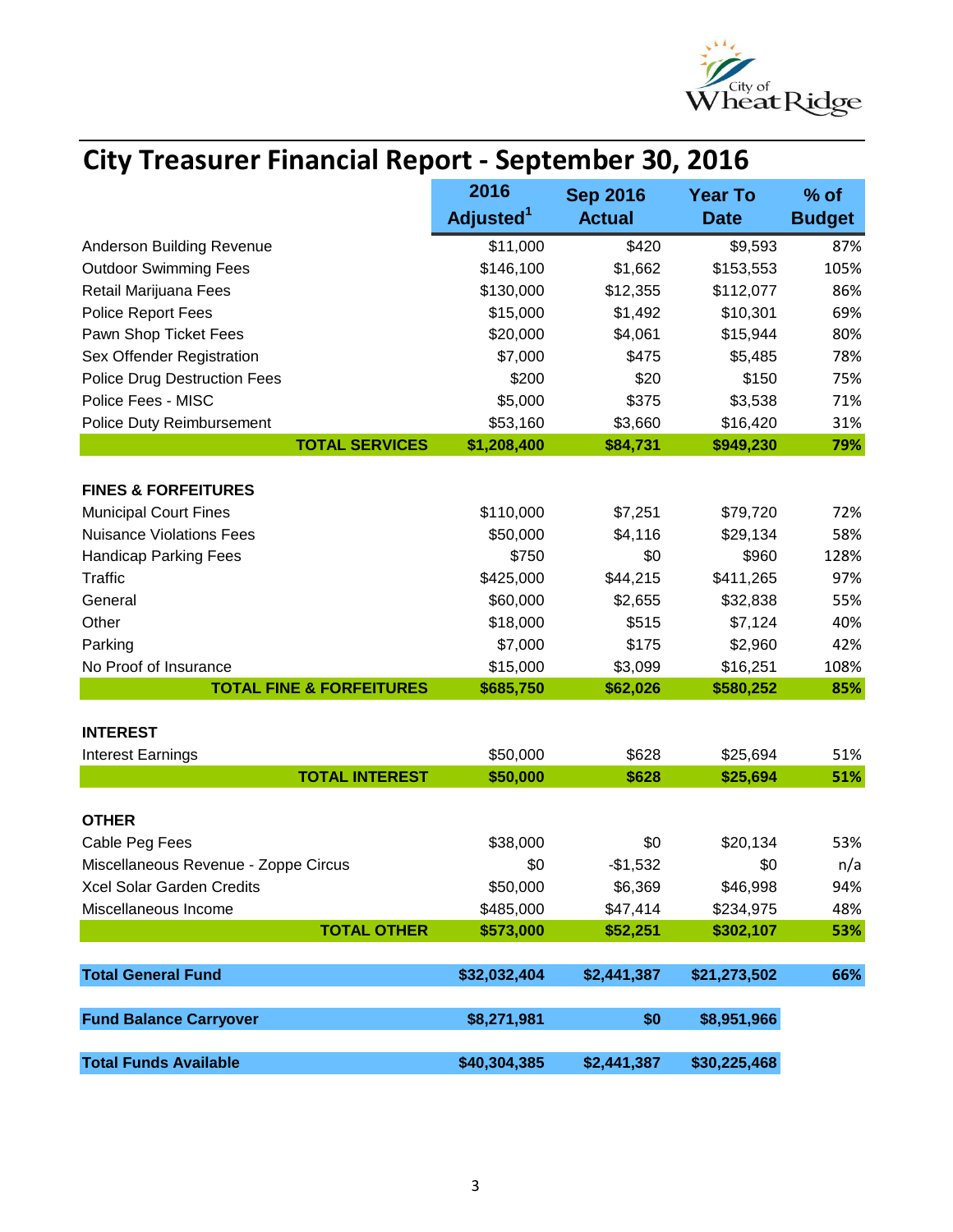

| <b>City Treasurer Financial Report - September 30, 2016</b> |                       |                 |                |               |
|-------------------------------------------------------------|-----------------------|-----------------|----------------|---------------|
|                                                             | 2016                  | <b>Sep 2016</b> | <b>Year To</b> | $%$ of        |
|                                                             | Adjusted <sup>1</sup> | <b>Actual</b>   | <b>Date</b>    | <b>Budget</b> |
| <b>SECTION 2: GENERAL FUND EXPENDITURES</b>                 |                       |                 |                |               |
|                                                             |                       |                 |                |               |
| Legislative                                                 |                       |                 |                |               |
| <b>Legislative Services</b>                                 | \$443,472             | \$39,779        | \$365,749      | 82%           |
| <b>Total</b>                                                | \$443,472             | \$39,779        | \$365,749      | 82%           |
| <b>City Manager's Office</b>                                |                       |                 |                |               |
| <b>City Manager</b>                                         | \$315,556             | \$16,200        | \$206,611      | 65%           |
| <b>Economic Development</b>                                 | \$1,760,378           | \$59,978        | \$1,195,643    | 68%           |
| <b>Total</b>                                                | \$2,075,934           | \$76,178        | \$1,402,254    | 68%           |
| <b>City Attorney</b>                                        |                       |                 |                |               |
| <b>City Attorney</b>                                        | \$298,000             | \$21,974        | \$188,600      | 63%           |
| <b>Total</b>                                                | \$298,000             | \$21,974        | \$188,600      | 63%           |
| <b>City Clerk's Office</b>                                  |                       |                 |                |               |
| <b>City Clerk</b>                                           | \$156,199             | \$7,501         | \$88,058       | 56%           |
| <b>Total</b>                                                | \$156,199             | \$7,501         | \$88,058       | 56%           |
| <b>City Treasurer</b>                                       |                       |                 |                | 79%           |
| <b>City Treasurer</b><br><b>Total</b>                       | \$43,278              | \$2,540         | \$34,083       |               |
| <b>Central Charges</b>                                      | \$43,278              | \$2,540         | \$34,083       | 79%           |
| <b>Central Charges</b>                                      | \$3,100,701           | \$174,009       | \$2,265,238    | 73%           |
| <b>Total</b>                                                | \$3,100,701           | \$174,009       | \$2,265,238    | 73%           |
| <b>Municipal Court</b>                                      |                       |                 |                |               |
| <b>Municipal Court</b>                                      | \$877,333             | \$69,906        | \$610,111      | 70%           |
| <b>Total</b>                                                | \$877,333             | \$69,906        | \$610,111      | 70%           |
| <b>Administrative Services</b>                              |                       |                 |                |               |
| Administration                                              | \$382,194             | \$28,256        | \$284,763      | 75%           |
| <b>Public Information</b>                                   | \$303,641             | \$5,929         | \$162,482      | 54%           |
| Finance                                                     | \$302,449             | \$42,929        | \$214,163      | 71%           |
| Human Resources                                             | \$581,712             | \$43,286        | \$391,693      | 67%           |
| Sales Tax                                                   | \$317,416             | \$19,815        | \$163,175      | 51%           |
| <b>Purchasing and Contracting</b>                           | \$123,176             | \$9,422         | \$84,693       | 69%           |
| Information Technology                                      | \$1,638,750           | \$133,040       | \$1,135,889    | 69%           |
| <b>Total</b>                                                | \$3,649,338           | \$282,677       | \$2,436,858    | 67%           |
| <b>Community Development</b>                                |                       |                 |                |               |
| Administration                                              | \$216,267             | \$16,127        | \$155,600      | 72%           |
| Planning                                                    | \$246,895             | \$17,062        | \$159,364      | 65%           |
| <b>Building</b>                                             | \$543,163             | \$45,196        | \$403,317      | 74%           |
| Long Range Planning                                         | \$226,236             | \$12,360        | \$152,585      | 67%           |
| <b>Total</b>                                                | \$1,232,561           | \$90,745        | \$870,866      | 71%           |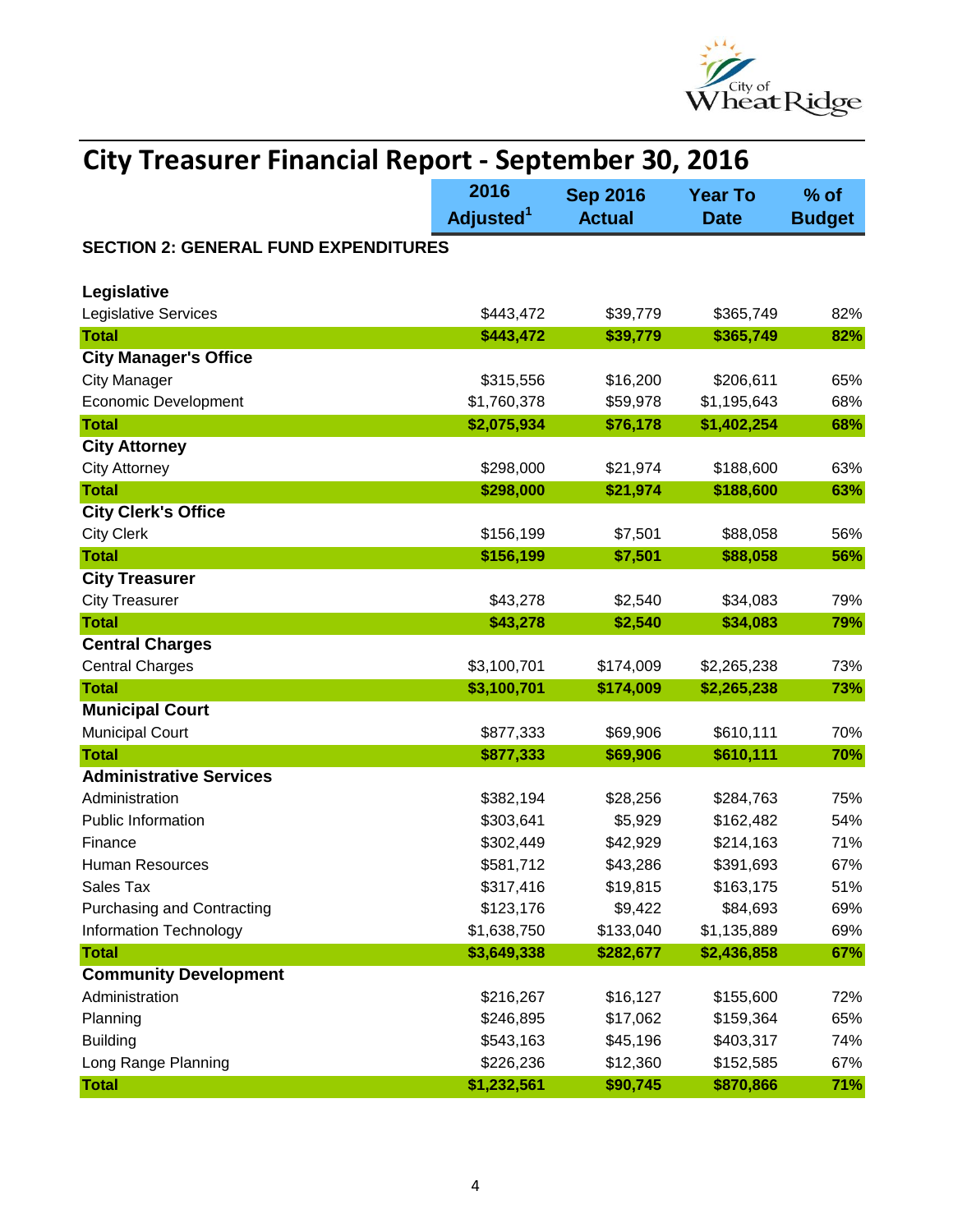

|                                                   | <b>City Treasurer Financial Report - September 30, 2016</b> |                 |                |               |  |
|---------------------------------------------------|-------------------------------------------------------------|-----------------|----------------|---------------|--|
|                                                   | 2016                                                        | <b>Sep 2016</b> | <b>Year To</b> | $%$ of        |  |
|                                                   | Adjusted <sup>1</sup>                                       | <b>Actual</b>   | <b>Date</b>    | <b>Budget</b> |  |
| <b>Police</b>                                     |                                                             |                 |                |               |  |
| Administration                                    | \$831,046                                                   | \$56,082        | \$591,090      | 71%           |  |
| Grants                                            | \$130,783                                                   | $-$50,397$      | \$66,410       | 51%           |  |
| <b>Community Services Team</b>                    | \$407,860                                                   | \$14,924        | \$255,817      | 63%           |  |
| <b>Communications Center</b>                      | \$928,371                                                   | \$54,468        | \$564,780      | 61%           |  |
| <b>Crime Prevention Team</b>                      | \$237,994                                                   | \$14,996        | \$179,593      | 75%           |  |
| <b>Records Team</b>                               | \$358,915                                                   | \$27,846        | \$255,749      | 71%           |  |
| <b>Training and Accreditation</b>                 | \$301,479                                                   | \$14,763        | \$155,157      | 51%           |  |
| Patrol                                            | \$4,066,364                                                 | \$318,586       | \$3,170,782    | 78%           |  |
| <b>Investigations Bureau</b>                      | \$2,221,352                                                 | \$223,624       | \$1,502,355    | 68%           |  |
| Crime & Traffic Team                              | \$441,285                                                   | \$33,720        | \$304,247      | 69%           |  |
| <b>Total</b>                                      | \$9,925,449                                                 | \$708,612       | \$7,045,980    | 71%           |  |
| <b>Public Works</b>                               |                                                             |                 |                |               |  |
| Administration                                    | \$146,869                                                   | \$11,426        | \$107,634      | 73%           |  |
| Engineering                                       | \$1,092,226                                                 | \$80,617        | \$792,886      | 73%           |  |
| Operations                                        | \$3,573,839                                                 | \$430,044       | \$2,373,660    | 66%           |  |
| <b>Total</b>                                      | \$4,812,934                                                 | \$522,087       | \$3,274,180    | 68%           |  |
| <b>Parks and Recreation</b>                       |                                                             |                 |                |               |  |
| Administration                                    | \$253,020                                                   | \$18,357        | \$178,141      | 70%           |  |
| Recreation                                        | \$209,864                                                   | \$19,884        | \$150,471      | 72%           |  |
| <b>Parks Maintenance</b>                          | \$1,481,461                                                 | \$139,105       | \$971,640      | 66%           |  |
| Forestry                                          | \$440,911                                                   | \$40,865        | \$274,168      | 62%           |  |
| Parks & Open Space                                | \$329,164                                                   | \$17,617        | \$163,736      | 50%           |  |
| Anderson Building                                 | \$42,900                                                    | \$6,100         | \$30,273       | 71%           |  |
| <b>Athletics</b>                                  | \$192,379                                                   | \$14,784        | \$130,623      | 68%           |  |
| <b>General Programs</b>                           | \$290,617                                                   | \$18,074        | \$182,907      | 63%           |  |
| <b>Outdoor Pool</b>                               | \$390,328                                                   | \$38,630        | \$345,338      | 88%           |  |
| <b>Active Adult Center</b>                        | \$551,709                                                   | \$42,869        | \$350,366      | 64%           |  |
| <b>Historic Buildings</b>                         | \$92,796                                                    | \$2,013         | \$45,045       | 49%           |  |
| <b>Facility Maintenance</b>                       | \$462,539                                                   | \$30,606        | \$260,996      | 56%           |  |
| <b>Total</b>                                      | \$4,737,688                                                 | \$388,904       | \$3,083,704    | 65%           |  |
|                                                   |                                                             |                 |                |               |  |
| <b>Total General Fund</b>                         | \$31,352,887                                                | \$2,384,912     | \$21,665,681   | 69%           |  |
|                                                   |                                                             |                 |                |               |  |
| <b>Transfers to Special Revenue Funds</b>         | \$3,065,785                                                 | \$0             | \$1,615,785    |               |  |
|                                                   |                                                             |                 |                |               |  |
| <b>Total General Fund With Transfers</b>          | \$34,418,672                                                | \$2,384,912     | \$23,281,466   |               |  |
| <b>Excess of revenues over/under expenditures</b> | \$2,386,268                                                 | $-$56,475$      | \$2,007,964    |               |  |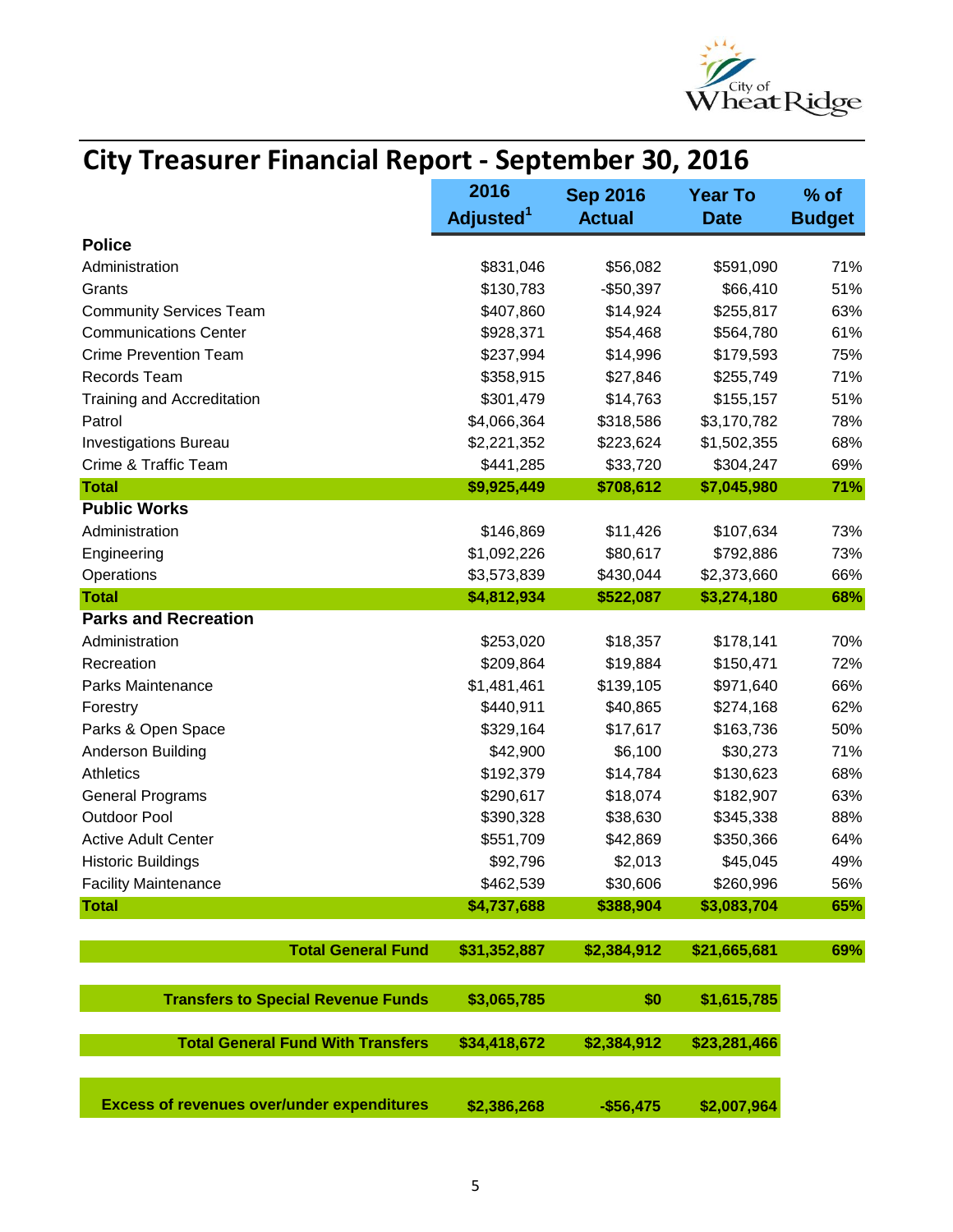

| <b>City Treasurer Financial Report - September 30, 2016</b>                                      |                               |                                  |                               |                         |
|--------------------------------------------------------------------------------------------------|-------------------------------|----------------------------------|-------------------------------|-------------------------|
|                                                                                                  | 2016<br>Adjusted <sup>1</sup> | <b>Sep 2016</b><br><b>Actual</b> | <b>Year To</b><br><b>Date</b> | $%$ of<br><b>Budget</b> |
| <b>SECTION 3: RESTRICTED FUNDS</b>                                                               |                               |                                  |                               |                         |
| <b>Fund Balance Ending</b>                                                                       | \$5,885,713                   |                                  | \$6,944,002                   |                         |
| <b>Reserved for Emergencies<sup>3</sup></b>                                                      | \$1,181,000                   | \$1,181,000                      | \$1,181,000                   |                         |
| <b>Reserved for Channel 8<sup>4</sup></b>                                                        | \$206,783                     | \$206,783                        | \$206,783                     |                         |
| <b>Unrestricted Fund Balance</b>                                                                 | \$4,497,930                   |                                  | \$5,556,219                   |                         |
| <b>Unrestricted Fund Balance</b>                                                                 | 14.3%                         |                                  |                               |                         |
| <b>SECTION 4: SPECIAL REVENUE FUNDS EXPENDITURES</b><br><b>Capital Improvement Program (CIP)</b> |                               |                                  |                               |                         |
| Expenditures                                                                                     | \$8,324,587                   | \$122,726                        | \$2,041,740                   | 25%                     |
| <b>TOTAL EXPENDITURES</b>                                                                        | \$8,324,587                   | \$122,726                        | \$2,041,740                   | 25%                     |
|                                                                                                  |                               |                                  |                               |                         |
| <b>Public Art Fund</b>                                                                           |                               |                                  |                               |                         |
| Expenditures                                                                                     | \$0                           | \$0                              | \$0                           | n/a                     |
| <b>TOTAL EXPENDITURES</b>                                                                        | \$0                           | \$0                              | \$0                           |                         |
| <b>Police Investigation Fund</b>                                                                 |                               |                                  |                               |                         |
| Expenditures                                                                                     | \$48,536                      | \$0                              | \$23,745                      | 49%                     |
| <b>TOTAL EXPENDITURES</b>                                                                        | \$48,536                      | \$0                              | \$23,745                      | 49%                     |
|                                                                                                  |                               |                                  |                               |                         |
| <b>Open Space Fund</b>                                                                           |                               |                                  |                               |                         |
| <b>Expenditures</b>                                                                              | \$2,506,202                   | \$51,438                         | \$524,684                     | 21%                     |
| <b>TOTAL EXPENDITURES</b>                                                                        | \$2,506,202                   | \$51,438                         | \$524,684                     | 21%                     |
| <b>Municipal Court</b>                                                                           |                               |                                  |                               |                         |
| Expenditures                                                                                     | \$29,000                      | \$400                            | \$9,118                       | 31%                     |
| <b>TOTAL EXPENDITURES</b>                                                                        | \$29,000                      | \$400                            | \$9,118                       | 31%                     |
|                                                                                                  |                               |                                  |                               |                         |
| <b>Conservation Trust</b>                                                                        |                               |                                  |                               |                         |
| Expenditures                                                                                     | \$585,035                     | \$133,064                        | \$256,434                     | 44%                     |
| <b>TOTAL EXPENDITURES</b>                                                                        | \$585,035                     | \$133,064                        | \$256,434                     | 44%                     |
| <b>Capital Equipment Replacement Fund</b>                                                        |                               |                                  |                               |                         |
| Expenditures                                                                                     | \$432,509                     | \$0                              | \$27,289                      | 6%                      |
| <b>TOTAL EXPENDITURES</b>                                                                        | \$432,509                     | \$0                              | \$27,289                      | 6%                      |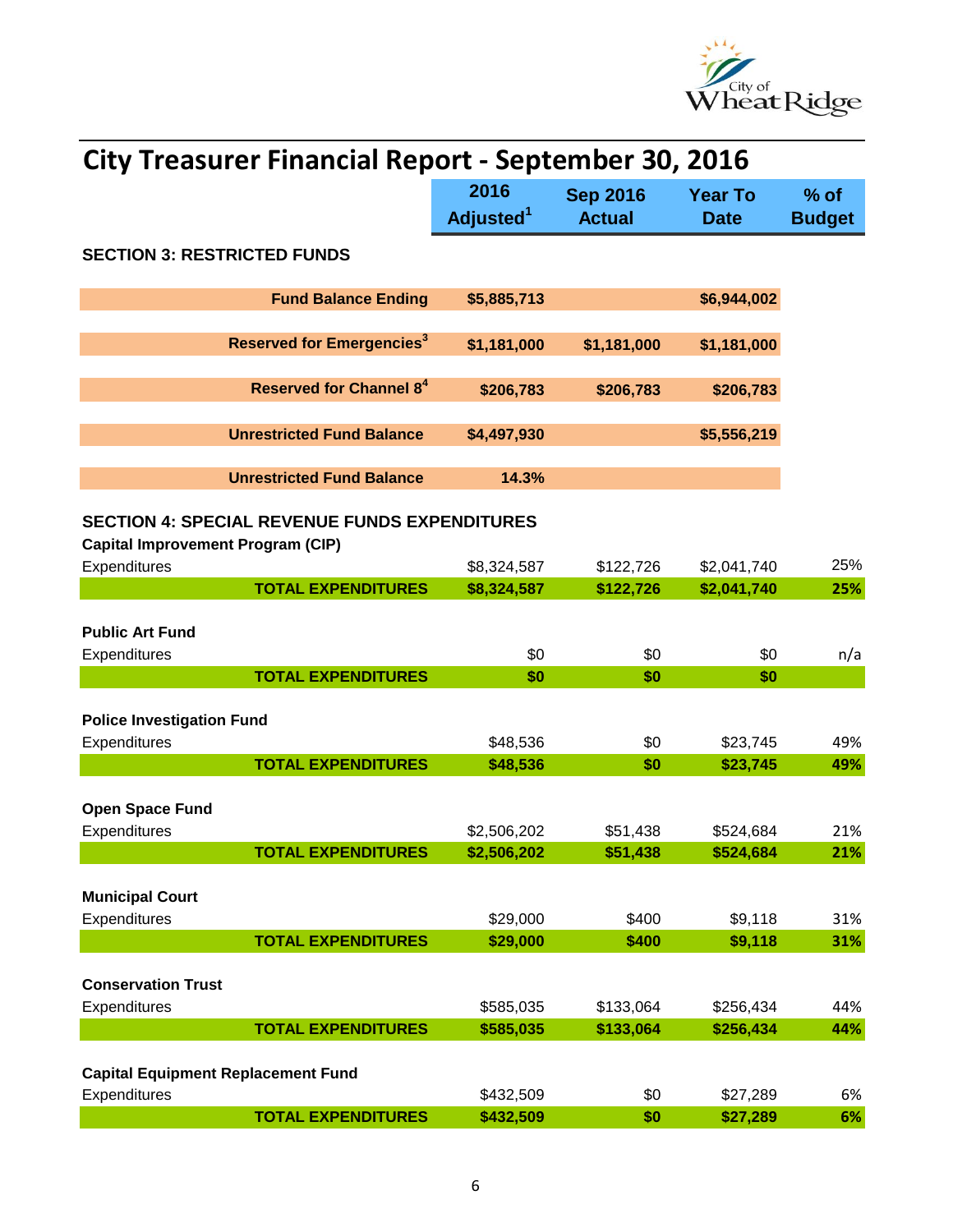

| <b>City Treasurer Financial Report - September 30, 2016</b>                                  |                               |                                  |                               |                         |
|----------------------------------------------------------------------------------------------|-------------------------------|----------------------------------|-------------------------------|-------------------------|
|                                                                                              | 2016<br>Adjusted <sup>1</sup> | <b>Sep 2016</b><br><b>Actual</b> | <b>Year To</b><br><b>Date</b> | $%$ of<br><b>Budget</b> |
|                                                                                              |                               |                                  |                               |                         |
| <b>Crime Prevention/Code Enforcement Fund</b>                                                |                               |                                  |                               |                         |
| Expenditures<br><b>TOTAL EXPENDITURES</b>                                                    | \$408,016<br>\$408,016        | \$20,899<br>\$20,899             | \$286,882<br>\$286,882        | 70%<br>70%              |
|                                                                                              |                               |                                  |                               |                         |
| <b>Recreation Center</b><br>Expenditures                                                     | \$2,382,401                   | \$208,388                        | \$1,664,270                   | 70%                     |
| <b>TOTAL EXPENDITURES</b>                                                                    | \$2,382,401                   | \$208,388                        | \$1,664,270                   | 70%                     |
| <b>SECTION 5: SPECIAL REVENUE FUNDS REVENUES</b><br><b>Capital Improvement Program (CIP)</b> |                               |                                  |                               |                         |
| Revenues                                                                                     | \$6,073,345                   | \$53,137                         | \$3,995,330                   | 66%                     |
| <b>TOTAL REVENUES</b>                                                                        | \$6,073,345                   | \$53,137                         | \$3,995,330                   | 66%                     |
| <b>Public Art Fund</b>                                                                       |                               |                                  |                               |                         |
| Revenues                                                                                     | \$96,340                      | \$5                              | \$81,422                      | 85%                     |
| <b>TOTAL REVENUES</b>                                                                        | \$96,340                      | \$5                              | \$81,422                      | 85%                     |
| <b>Police Investigation Fund</b><br>Revenues                                                 | \$68,216                      | \$0                              | \$92,883                      | 136%                    |
| <b>TOTAL REVENUES</b>                                                                        | \$68,216                      | \$0                              | \$92,883                      | 136%                    |
| <b>Open Space Fund</b><br>Revenues<br><b>TOTAL REVENUES</b>                                  | \$1,717,239<br>\$1,717,239    | \$121,414<br>\$121,414           | \$2,020,504<br>\$2,020,504    | 118%<br>118%            |
|                                                                                              |                               |                                  |                               |                         |
| <b>Municipal Court</b><br>Revenues                                                           | \$107,622                     | \$1,911                          | \$100,962                     | 94%                     |
| <b>TOTAL REVENUES</b>                                                                        | \$107,622                     | \$1,911                          | \$100,962                     | 94%                     |
| <b>Conservation Trust</b>                                                                    |                               |                                  |                               |                         |
| Revenues                                                                                     | \$515,878                     | \$72,646                         | \$716,001                     | 139%                    |
| <b>TOTAL REVENUES</b>                                                                        | \$515,878                     | \$72,646                         | \$716,001                     | 139%                    |
| <b>Capital Equipment Replacement Fund</b>                                                    |                               |                                  |                               |                         |
| Revenues<br><b>TOTAL REVENUES</b>                                                            | \$563,121<br>\$563,121        | \$1,498<br>\$1,498               | \$523,001<br>\$523,001        | 93%<br>93%              |